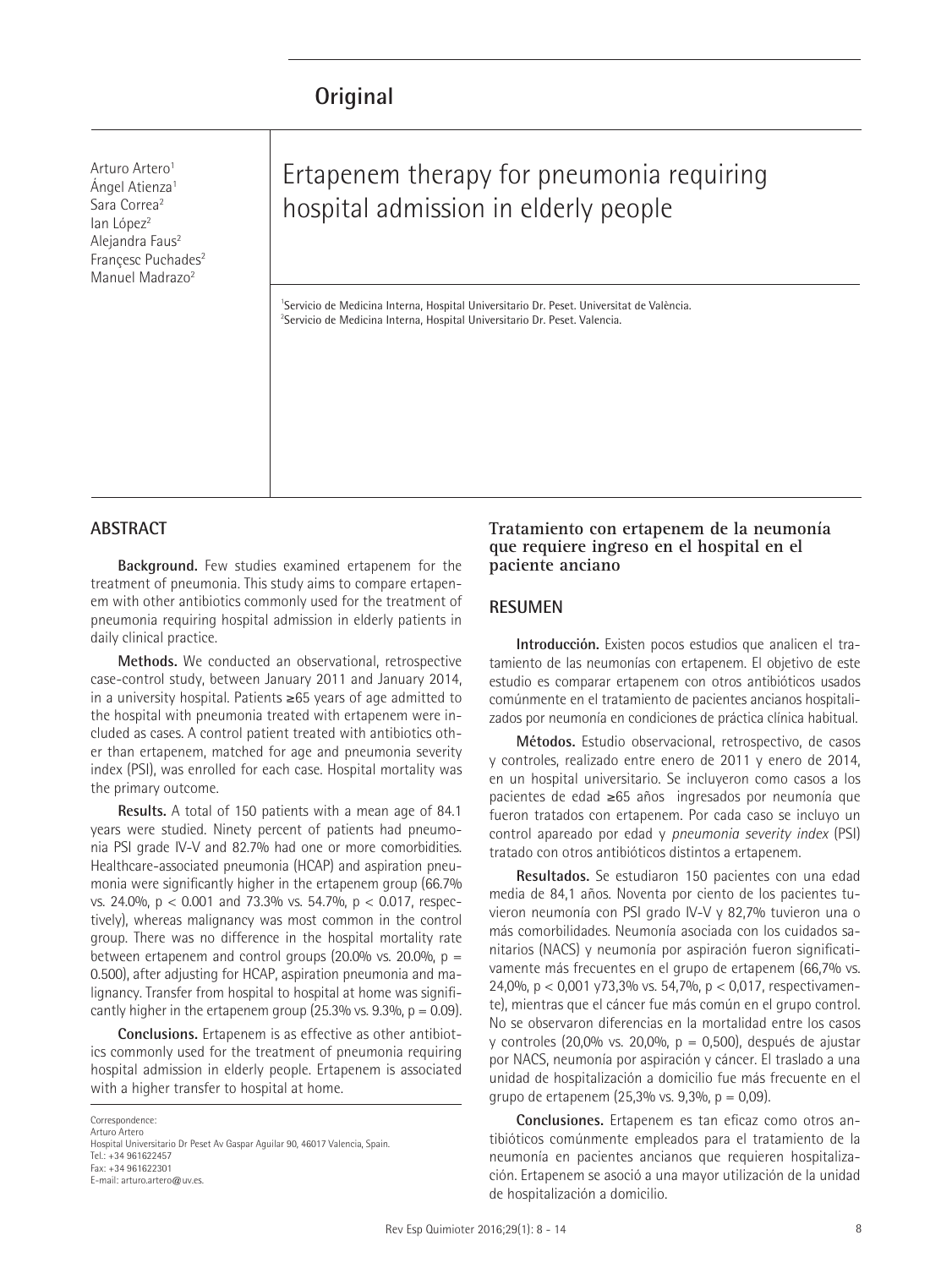# **INTRODUCTION**

Pneumonia is the leading cause of mortality from infectious diseases in developed countries and it is the ninth leading cause of mortality<sup>1</sup>. Both the incidence and severity of pneumonia increase in elderly people. A wide range of microorganisms cause pneumonia, therefore, there is no one antibiotic or combination of antibiotics that it is adequate for all cases. From the many antibiotics that have proven useful for the treatment of pneumonia, especially for those severe cases requiring hospital admission, ertapenem offers some advantages on pharmacodynamic and microbiological levels. Ertapenem is a group 1 carbapenem active against most bacteria commonly recovered from community-acquired infections<sup>2</sup>, including pneumonia3,4 used as a single daily dose. Ertapenem is not only active against *Streptococcus pneumoniae* and *Haemophilus influenza*, some of the most frequent causes of community acquired pneumonia, but also against *Enterobacteriaceae* and anaerobes $^5$ . As is the case for any other β-lactam it is not active against *Legionella*, *Mycoplasma pneumoniae* or *Chlamydia* especies, therefore it is sometimes used in combination with other antibiotics active against these bacteria. Ertapenem is one of the β-lactams recommended by current international guidelines6,7 for the treatment of community-acquired pneumonia (CAP) and healthcare-associated pneumonia (HCAP) in patients admitted to hospital.

Articles demonstrating the efficacy of ertapenem in treating pneumonia were first published in the 1980's; since that time very few studies<sup>8-10</sup> have backed up this initial finding, and there is a particular lack of information about its use for the treatment of pneumonia requiring hospital admission in elderly people. These facts motivate us to carry out a retrospective study of the treatment of elderly patients with CAP or community onset HCAP with ertapenem in order to compare its efficacy with other antibiotic regimens.

#### **MATERIAL AND METHODS**

**Study setting.** The Hospital Universitario Dr. Peset is a 531-bed urban tertiary care hospital in Valencia, Spain. It is a referral hospital for a population of 370,000 people. The study was approved by the ethics committee of the hospital.

**Study design**. We conducted an observational, retrospective case-control study, carried out between January 2011 and January 2014. All patients diagnosed in a consecutive manner with community acquired or community onset healthcare associated pneumonia  $\geq 65$  years of age and treated with ertapenem (1 g once a day for a minimum of 2 days) were included as cases in this study. A control patient treated with antibiotics other than ertapenem was enrolled for each case. The selection process of cases and controls is detailed in figure 1. The selection of control patients was made by two researchers (AA and IL) without knowledge of either the case patients' goal variables or those of the control patients.

**Data collection.** Data was obtained from the patients'

electronic medical records. The information collected included: demographic data; underlying illnesses; clinical, radiological and laboratory information necessary to classify patients according to HCAP<sup>11</sup>, Pneumonia Severity Index (PSI)<sup>12</sup> and aspiration pneumonia<sup>13</sup>; nursing home residence; antibiotic treatment; microbiological tests, hospital mortality; length of hospital stay; admission to hospital at home and readmission within 30 days. In order to have thorough information about antibiotic treatment in the three months previous to hospital admission the authors also revised the patient's general practitioner's electronic prescription records.

The primary outcome measured was hospital mortality. Other prognostic variables analyzed were length of hospital stay, transfer to hospital at home and readmission within 30 days.

**Literature search.** A review of the literature for the treatment of pneumonia with ertapenem was done using PubMed with ertapenem and pneumonia as search terms. In addition, a manual search was conducted through reference lists of publications identified in the initial search.

**Statistical analysis.** To compare variables between the case and control groups we used the chi-squared test for categorical variables and the Student's t-test for continuous variables. Logistic regression was used to test the association between the prognostic variables (hospital mortality, length of hospital stay, transfer to hospital at home and readmission within 30 days) within the groups of case and control while adjusting for covariates (HCAP, aspiration pneumonia and cancer). Statistical significance was set at value of p<0.05. SPSS v22.0.0 software (IBM Corp., Somers, NY) was used to perform statistical analyses.

#### **RESULTS**

Demographic data as well as clinical characteristics of the 150 patients included, 75 cases and 75 control patients, are shown in table 1. The mean age of the cohort was 84.16  $\pm$ 6.55 years, 88 patients (56.0%) were female, 136 (90.7%) had PSI grade IV or V and 124 (82.7%) had one or more comorbidities. While aspiration pneumonia and HCAP were significantly higher in the ertapenem group (66.7% vs. 24.0%,  $p < 0.001$ ) and 73.3% vs. 54.7%,  $p < 0.017$ , respectively), no differences were found for Charlson's index or nursing home residence. Malignancy was the only comorbidity that was significantly higher in the control group  $(5.3\% \text{ vs. } 20.0\% \text{, } p = 0.007)$ .

The comparison of the patterns of antibiotic treatment between cases and controls is shown in table 2. No differences were observed between ertapenem and control groups for monotherapy treatment, length of antibiotic treatment, length of intravenous antibiotic treatment or sequential treatment. Ertapenem was given as monotherapy in 59 (78.7%) cases. The antibiotics associated with ertapenem were levofloxacin in 8 cases, vancomycin in 3 cases and in one case each with azithromycin, clindamycin, ceftriaxone, amoxicillin clavulanate and ciprofloxacin. Monotherapy was used in the control group in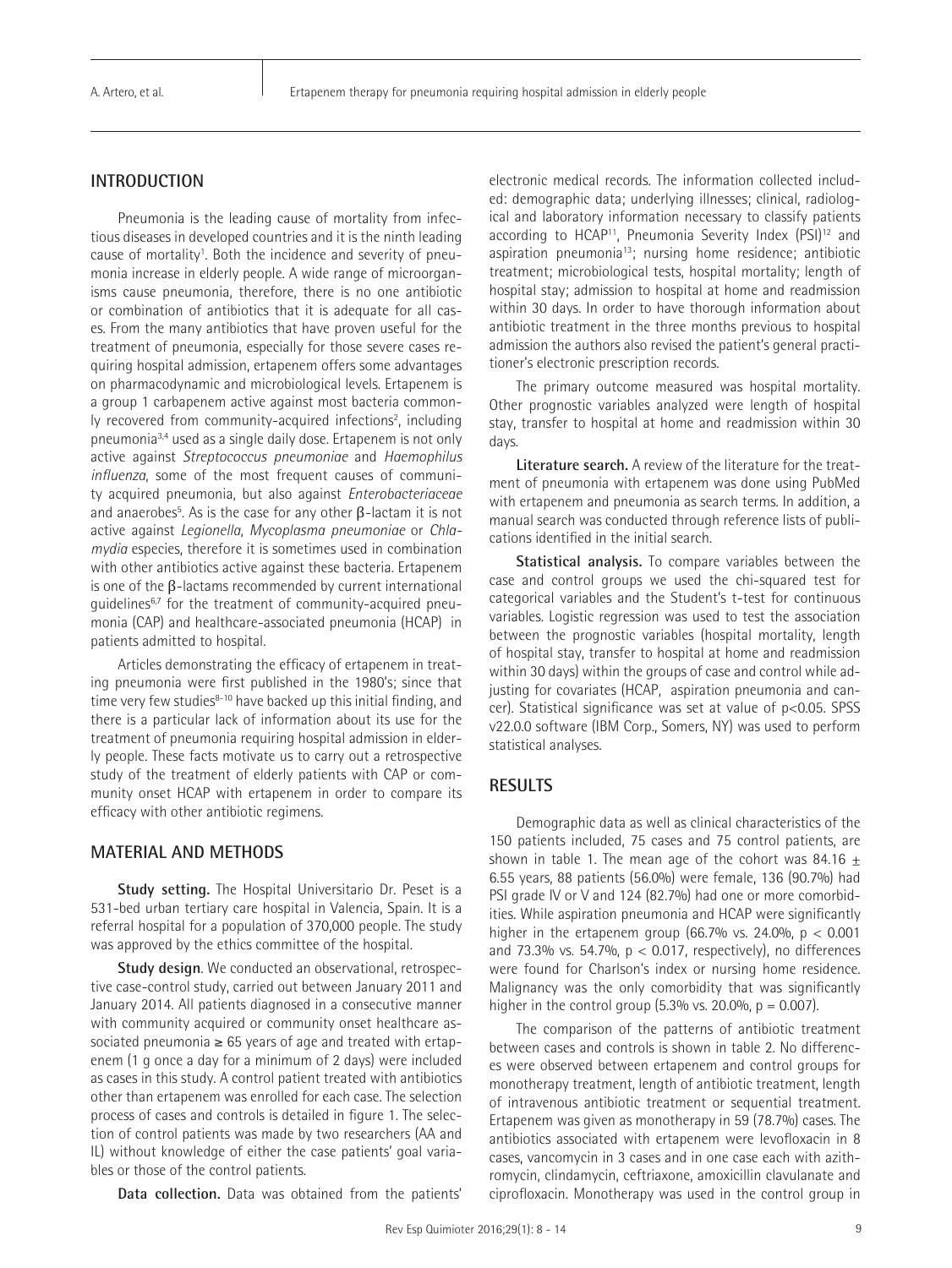

**Abbreviations: CAP, community acquired pneumonia; HCAP, healthcare-associated pneumonia; PSI, pneumonia severity index.**

**Figure 1 Flow chart of the case and control selection process and specific reasons for exclusion from the study.**

53 (70.7%) cases. The antibiotics used in monotherapy were: levofloxacin in 23 cases, meropenem in 11 cases, amoxicillin clavulanate in 9 cases, ceftriaxone in 8 cases, and cefuroxime and piperacillin-tazobactam in 1 case. Twenty-two (29.3%) patients were treated with antibiotic combinations in the control group: meropenem and levofloxacin in 6 cases, ceftriaxone and azithromycin in 6 cases, ceftriaxone and levofloxacin in 2 cases, meropenem and vancomycin in 2 cases, levofloxacin and clindamycin in 2 cases, and in one case each with levofloxacin and aztreonam, levofloxacin and amoxicillin clavulanate, levofloxacin and vancomycin and ceftriaxone and clindamycin.

Hospital mortality was 7.1% in PSI-III class, 14.6% in PSI-IV class and 31.5% in PSI-V class ( $p = 0.025$ ). There was no dif-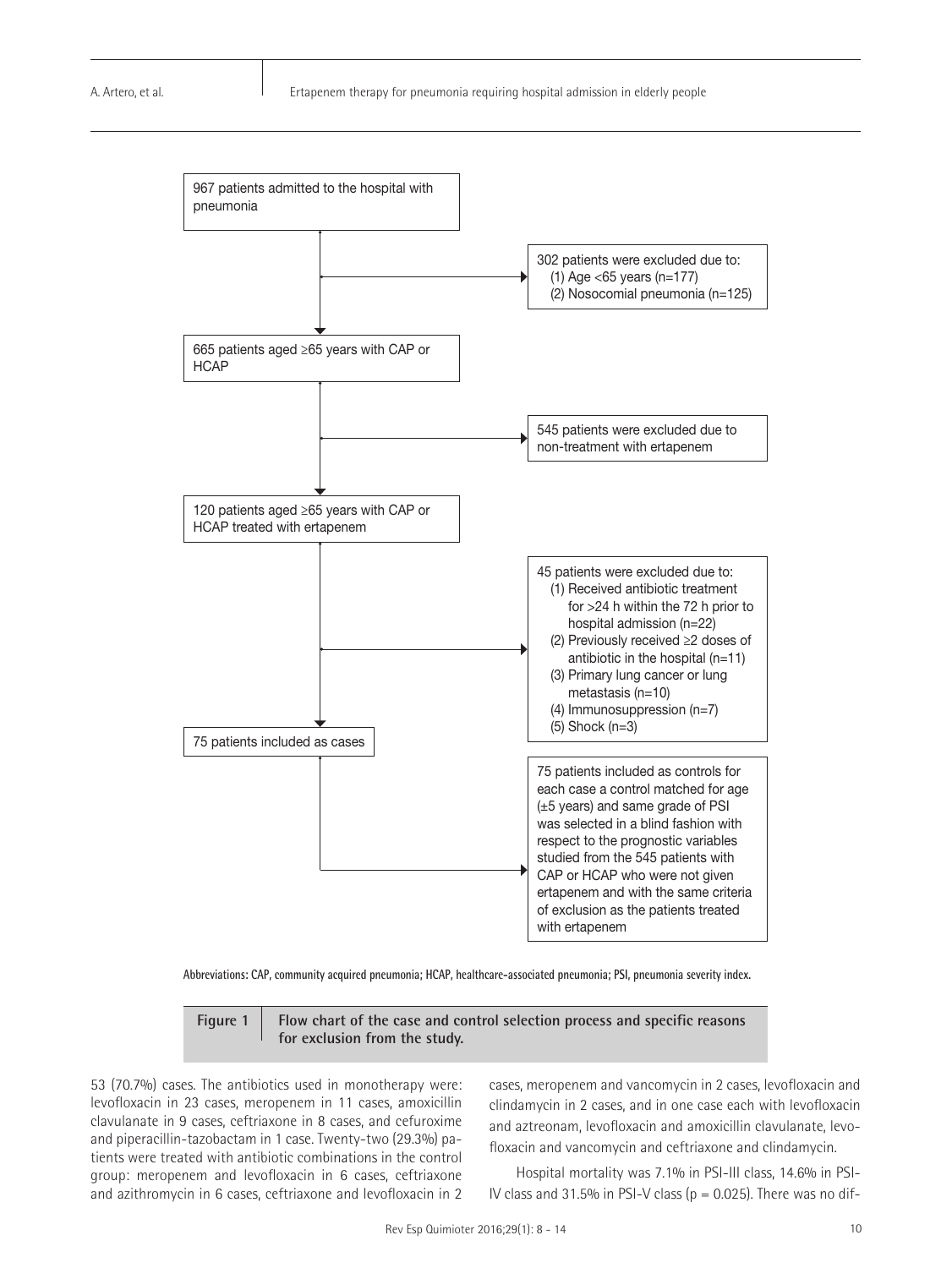**Table 1 Comparison of the epidemiological and clinical characteristics of 150 patients with pneumonia treated with ertapenem or other antibiotics (controls).**

|                                                 | Total            | Ertapenem        | Controls       | P value |  |
|-------------------------------------------------|------------------|------------------|----------------|---------|--|
|                                                 | $(N = 150)$      | $(N = 75)$       | $(N = 75)$     |         |  |
| Age, years, mean $\pm$ SD <sup>a</sup>          | $84.16 \pm 6.55$ | $83.92 \pm 7.73$ | $84.41 + 6.40$ | 0.750   |  |
| Female gender, N (%)                            | 83 (55.3%)       | 42 (56.0%)       | 41 (54.7%)     | 0.870   |  |
| Health care associated pneumonia, N (%)         | 96 (64.0%)       | 55 (73.3%)       | 41 (54.7%)     | 0.017   |  |
| $PSIa$ , N $(9/0)$                              |                  |                  |                |         |  |
| Class III                                       | 14 (9.3%)        | $7(9.3\%)$       | $7(9.3\%)$     | 1,000   |  |
| Class IV                                        | 82 (54.7%)       | 41 (54.7%)       | 41 (54.7%)     |         |  |
| Class V                                         | 54 (36.0%)       | 27 (36.0%)       | 27 (36.0%)     |         |  |
| Nursing home residence, N (%)                   | 42 (28.0%)       | 26 (34.7%)       | 16 (21.3%)     | 0.069   |  |
| Aspiration pneumonia, N (%)                     | 68 (45.3%)       | 50 (66.7%)       | 18 (24.0%)     | < 0.001 |  |
| Charlson index $\geq 7$ , N (%)                 | 58 (38.7%)       | 24 (32.0%)       | 34 (45.3%)     | 0.094   |  |
| Three months previous antibiotic therapy, N (%) | 72 (48.0%)       | 39 (52.0%)       | 33 (44.0%)     | 0.327   |  |
| Underlying illness, N (%)                       |                  |                  |                |         |  |
| Congestive heart failure                        | 41 (27.3%)       | 17 (22.7%)       | 24 (32.0%)     | 0.200   |  |
| Pulmonary disease                               | 24 (16.0%)       | 13 (17.3%)       | $11(14.7\%)$   | 0.656   |  |
| Malignancy                                      | 19 (12.7%)       | 4(5.3%)          | 15 (20.0%)     | 0.007   |  |
| Chronic kidney diseases                         | 23 (15.3%)       | $7(9.3\%)$       | 16 (21.3%)     | 0.041   |  |
| Liver disease                                   | $3(2.0\%)$       | $3(4.0\%)$       | $0(0.0\%)$     | 0.245   |  |
| Cerebrovascular disease                         | 33 (22.0%)       | 19 (25.3%)       | 14 (18.7%)     | 0.324   |  |
| Diabetes mellitus                               | 45 (30.0%)       | 21 (28.0%)       | 24 (32.0%)     | 0.593   |  |
| One or more diseases                            | 124 (82.7%)      | 65 (86.7%)       | 59 (78.7%)     | 0.196   |  |
| Patients with pathogen identified, N (%)        | 14 (9.3%)        | $5(6.7\%)$       | $9(12.0\%)$    | 0.262   |  |

*Pseudomonas aeruginosa* (n = 1), *Escherichia coli* (n = 1) and *Citrobacter* spp. (n = 1). *S. pneumoniae* was identified by detection of capsular polysaccharide antigen in urine in all 10 cases and also by isolation in sputum in 1 case. Other microorganisms were identified by isolation in sputum. No presence of bacteraemia was detected in any case. Two patients with pneumonia caused by *S. pneumoniae* died, the two of them in the control group (one case treated with cefuroxime and one with amoxicillin). One further patient from the control group with *Citrobacter* spp. identified in sputum died after 13 days of treatment with piperacillin-tazobactam. In the case group, one patient with isolation of methicillin resistant *S. aureus* in sputum was treated with ertapenem and levofloxacin and died after 7 days of treatment.

#### **DISCUSSION**

This study demonstrates that ertapenem is as effective as other antibiotics commonly used to treat pneumonia in elderly people requiring hospital admission, even

**PSI: Pneumonia Severity Index.** a **Variables used to match the controls**

ference in the hospital mortality rate between ertapenem and control groups  $(20.0\% \text{ vs. } 20.0\% \text{ p} = 0.500)$ , after adjusting for HCAP, aspiration pneumonia and malignancy. Hospital mortality in patients with aspiration pneumonia and in patients with nursing home residence were 24.0% vs. 27.8% and 15.5% vs. 31.3% in the ertapenem group and in the control group, respectively ( $p = 0.751$  and  $p = 0.265$ ). Transfer from hospital to hospital at home was significantly higher in the ertapenem group (25.3% vs. 9.3%,  $p = 0.09$ ), while there were no differences in length of stay at hospital and readmission within 30 days (table 3). Length of hospital stay was not different between cases and controls neither in the cases overall (mean = 7.48  $\pm$  3.89 and 7.29  $\pm$  5.03 days, p = 0.80, respectively) nor in the subgroup of patients who were transferred from hospital to hospital at home (mean = 7.73  $\pm$  3.89 and 11.00  $\pm$  4.69 days,  $p = 0.87$ , respectively). Only one patient from the control group was transferred to the intensive care unit.

An aetiology of pneumonia was determined in 14 (9.3%) cases, 6.7% in the ertapenem group and 12.0% in the control group ( $p = 0.262$ ). The microorganisms identified were: *S. pneumoniae* (n = 10), *Staphylococcus aureus* (n = 1), though it is more frequently used in severe conditions such as healthcare-associated pneumonia and aspiration pneumonia. Another interesting finding is that patients who are treated with ertapenem have a significantly higher rate of transfer to hospital at home.

The population studied is a good reflection of the typical elderly patient admitted to hospitals with pneumonia in developed countries in daily clinical practice, generally characterized by very old age and several comorbidities. The patients studied, with a mean age of 84.5 years, are older than the population of previous studies of ertapenem therapy for pneumonia in elderly people<sup>10-14</sup>. Besides, our patients also have a higher proportion of underlying illnesses (82.1%), mostly congestive heart failure and pulmonary diseases.

In this study cases were matched to controls by age and severity, determined by PSI, however, three clinical characteristics are statistically different between case and control groups. First, aspiration pneumonia, which usually implies a more severe disease with a longer hospital stay<sup>15</sup>, is more common in patients treated with ertapenem. Second, HCAP, which has a higher mortality and may be caused by more resistant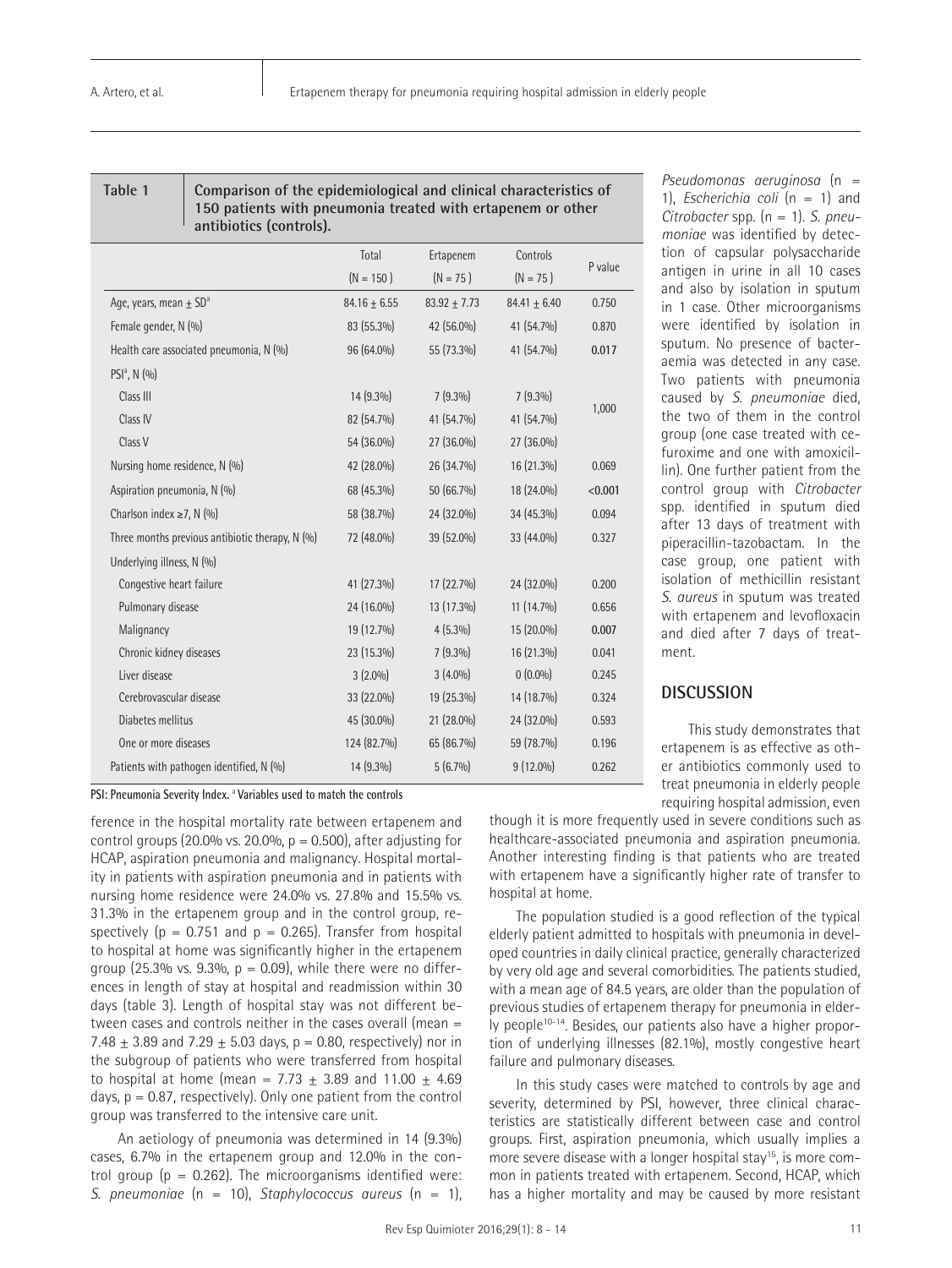| Table 2   | Comparison of the patterns of antibiotic therapy among patients<br>treated with ertapenem and those who received other antibiotics<br>(controls). |           |          |         |  |
|-----------|---------------------------------------------------------------------------------------------------------------------------------------------------|-----------|----------|---------|--|
| Variables |                                                                                                                                                   | Ertapenem | Controls | P value |  |

| . <i>. .</i>                                          | <u>LIUWULILII</u> | <u>CUILLUIJ</u> | $\cdots$ |  |
|-------------------------------------------------------|-------------------|-----------------|----------|--|
| Monotherapy, No. (%)                                  | 59 (78.7%)        | 53 (70.7%)      | 0.260    |  |
| Duration of therapy, days (mean $\pm$ SD)             | $10.78 + 5.30$    | $12.18 + 4.90$  | 0.284    |  |
| Duration of IV antibiotic therapy, days (mean $+$ SD) | $8.29 + 5.06$     | $5.97 + 4.35$   | 0.288    |  |
| Sequential antibiotic therapy, No. (%)                | 28 (37.3%)        | 26 (34.7)%      | 0.734    |  |
|                                                       |                   |                 |          |  |

**Table 3 Comparison of prognostic factors between patients who received ertapenem and those who received other antibiotics (controls).**

| Variables <sup>a</sup>                        | Ertapenem  | Controls | P value | OR (95% CI)            |  |
|-----------------------------------------------|------------|----------|---------|------------------------|--|
| Hospital mortality, No. (%)                   | 15(20.0)   | 15(20.0) | 0.500   | $0.72$ (0.28 - 1.84)   |  |
| Length of hospital stay $<$ 7 days, No. $(%)$ | 34 (45.3%) | 41(54.7) | 0.295   | $1.53$ $(0.68 - 3.40)$ |  |
| Transfer to hospital at home, No. (%)         | 19(25.3)   | 7(9.3)   | 0.009   | $4.68$ (1.46 – 14.99)  |  |
| Hospital readmission within 30 days, No. (%)  | 11(14.7)   | 7(9.3)   | 0.417   | $1.59$ $(0.51 - 4.88)$ |  |
|                                               |            |          |         |                        |  |

a **Every variable was adjusted for health care associated pneumonia, aspiration pneumonia and malignancy. OR = odds ratio; CI = confidence interval**

microorganisms<sup>16-17</sup>, is also more common in patients treated with ertapenem. Third, malignancy, on the other hand, is more common in the control group. In order to avoid influence of these variables on prognostic factors every evaluated outcome was adjusted to them. Nursing home residence is slightly more common in the ertapenem group in this study without being statistically significant. A previous study of CAP found that ertapenem showed significantly higher clinical response in patients coming from nursing homes<sup>10</sup>. We do not find this association but due to the limited number of cases in our study it is not possible to establish a conclusion.

We analyze hospital mortality as the primary outcome and we find that ertapenem, in association with other antibiotics in 21.3% of cases, is as effective as other antibiotics usually used in clinical practice – mainly levofloxacin, meropenem, ceftriaxone and amoxicillin clavulanate – for the treatment of pneumonia (hospital mortality of 20.0% both in the ertapenem and control groups;  $p = 0.504$ ). This high mortality rate, both in the ertapenem and control groups, may be due to the fact that most patients included in the study have severe pneumonia (PSI class IV or V in 90.7%) and most of them were very old and with comorbidities. Besides, treatment restrictions could have been applied to our patients as is suggested by the fact that only one patient was transferred to an intensive care unit. Due to the retrospective design of this study, clinical response based on signs and symptoms along with absence of progressive infiltration on chest X-ray is not analyzed given that some information necessary for its evaluation may not have been available in the medical records.

Another relevant finding of this study is that ertapenem

is associated with a greater use of hospital at home (25.3% vs. 9.3%). We do not know why patients in the ertapenem group have a higher rate of transfer to hospital at home, but we suggest that the once-a-day intravenous or intramuscular administration of ertapenem makes it more convenient and suited for use in hospital at home than other antibiotics that need to be administered twice or more times a day. If this increase in transfer to hospital at home were confirmed in future studies, it would represent the potential for significant savings in treatment cost given that the greatest cost in treating pneumonia lies in the cost of hospitalization<sup>18</sup>. We found that patients in the ertapenem group had a longer time of IV treatment than the control group (mean  $=$ 8.29 vs. 5.97 days), although this difference was not statistical-

ly significant. This finding was not due to a lower proportion of sequential treatment as shown in table 2. We suggest that this could be due to the fact that the patients with aspiration pneumonia, who usually require a long period of IV antibiotic treatment, were selected for ertapenem treatment.

Over 90% of the patients were treated without knowledge of the aetiology of pneumonia, mainly due to the difficulty of obtaining sputum samples from this profile of patients, and therefore it is not possible to evaluate the adequacy of the empiric antibiotic treatment according to susceptibility of the isolated microorganisms. A broad-spectrum antibiotic, such as ertapenem, may be the most appropriate choice for treating these patients due to the fact that they are a population with a high proportion of severe pneumonia (PSI score grade IV or  $V = 90.1\%$ ), aspiration pneumonia and HCAP. Broad-spectrum antibiotics are indicated in most patients with aspiration pneumonia since *S. pneumoniae*, *S. aureus*, *H. influenzae* and *Enterobacteriaceae* predominate in patients with community acquired aspiration pneumonia and in most cases no microorganism is identified in real clinical practice<sup>19</sup>. Previously, it had been accepted that HCAP is caused by a higher number of resistant microorganisms<sup>16-20</sup>, however, some recent studies did not find evidence of a higher rate of resistant microorganisms in such cases<sup>21,22</sup>. Ertapenem is active against *Enterobacteriaceae* and anaerobes but it is not active against methicillin-resistant *S. aureus* (MRSA) and *P. aeruginosa*. One case with isolation of MRSA in sputum was treated with ertapenem with an unsuccessful result, while no isolation of *P. aeruginosa* was obtained. *P. aeruginosa* is an uncommon cause of community acquired pneumonia unless there are some conditions such as chron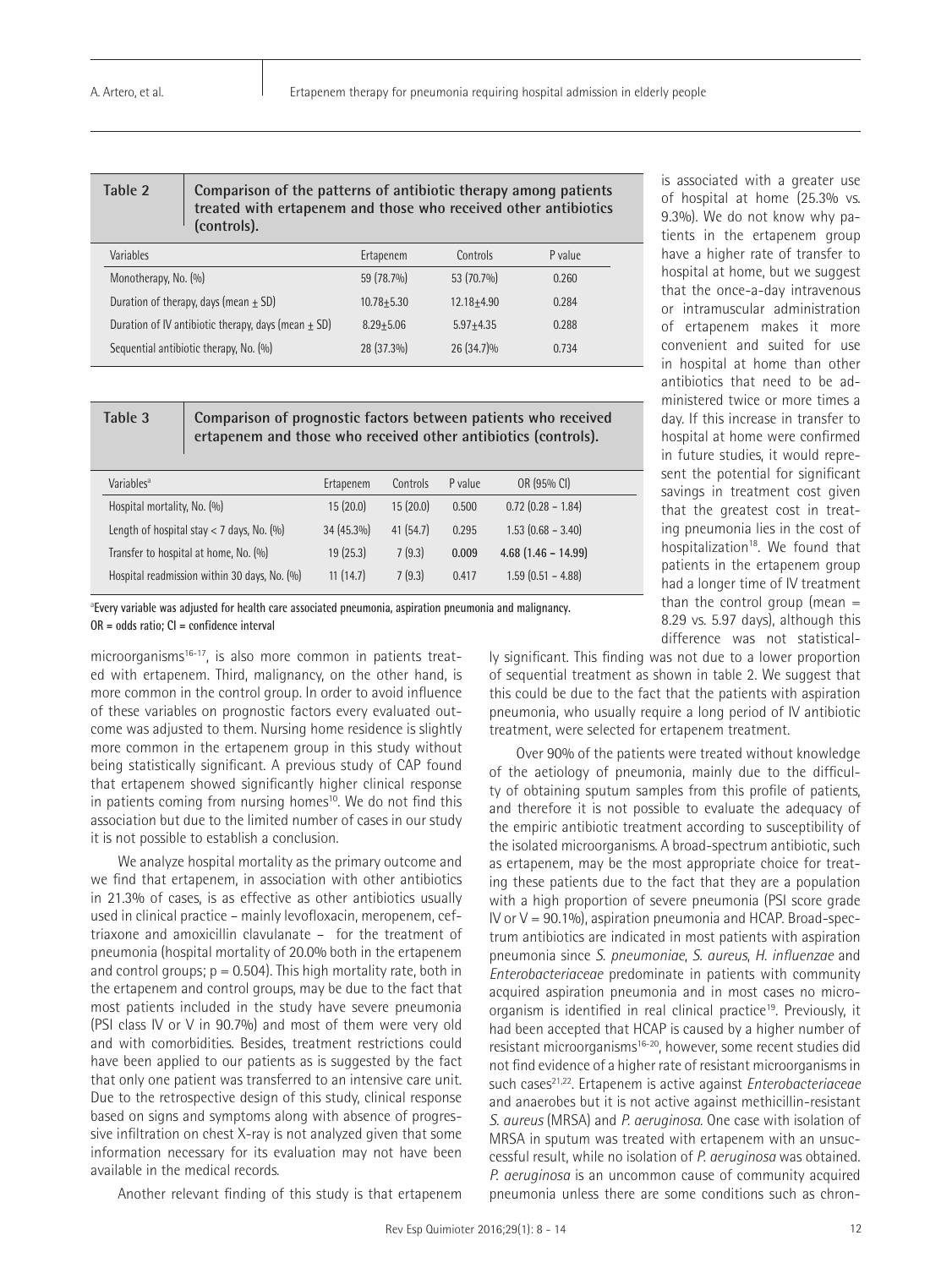ic lung disease or neutropenia<sup>23</sup>. However, we do not know if these resistant microorganisms could have caused pneumonia in some of our other patients and, logically, ertapenem should not be used in cases in which these microorganisms are considered causative.

This investigation has several limitations. This is a retrospective study with data limited to the documentation in the electronic medical records and with a relative small number of patients. The study was carried out in a single institution, therefore the data obtained may not be applicable to other settings. Lastly, most of the pneumonias in the study lack identification of a microorganism, making the evaluation of infections caused by multi-drug resistant microorganisms impossible.

In conclusion, these findings support the use of ertapenem for the treatment of elderly people with CAP or HCAP requiring hospital admission. Ertapenem is as effective as other antibiotics commonly used to treat these conditions and, interestingly, ertapenem is associated with a higher transfer to hospital at home. We find a tendency to use ertapenem in patients with HCAP and aspiration pneumonia. Further studies in clinical practice are needed to validate these findings in other settings.

## **CONFLICTS OF INTEREST**

None of the authors has any conflicts of interest to declare.

# **REFERENCES**

- 1. The top 10 causes of death. Geneva: World Health Organization, 2013, http:// www.who.int/mediacentre/factsheets/fs310/en/index. html/
- 2. Friedland I, Mixson LA, Majumdar A, Motyl M, Woods GL. In vitro activity of ertapenem against common clinical isolates in relation to human pharmacokinetics. J Chemother 2002; 14:483–91.
- 3. Hilliard NJ, Johnson CN, Armstrong SH, Quarles S, Waites KB. In vitro activity of ertapenem (MK-0826) against multi-drug resistant *Streptococcus pneumoniae* compared with 13 other antimicrobials. Int J Antimicrob Agents 2002; 20:136–40.
- 4. Hicks PS, Pelak B, Woods GL, Bartizal KF, Motyl M. Comparative in vitro activity of ertapenem against bacterial pathogens isolated from patients with lower respiratory tract infections. Clin Microbiol Infect 2002; 8:753–57.
- Burkhardt O, Derendorf H, Welte T. Ertapenem: the new carbapenem 5 years after first FDA licensing for clinical practice. Expert Opin Pharmacother 2007; 8:237–56.
- 6. Mandell LA, Wunderink RG, Anzueto A, Bartlett JG, Campbell GD, Dean NC, et al; Infectious Diseases Society of America; American Thoracic Society. Infectious Diseases Society of America/American Thoracic Society consensus guidelines on the management of community-acquired pneumonia in adults. Clin Infect Dis 2007; 44: 27S –72S.
- 7. American Thoracic Society, Infectious Diseases Society of America. Guidelines for the management of adults with hospital-acquired,

ventilator-associated, and healthcare-associated pneumonia. Am J Respir Crit Care Med 2005; 171:388–416.

- 8. Ortiz-Ruiz G, Caballero-Lopez J, Friedland IR, Woods GL, Carides A. Protocol 018 Ertapenem Community-Acquired Pneumonia Study Group. A study evaluating the efficacy, safety, and tolerability of ertapenem versus ceftriaxone for the treatment of community-acquired pneumonia in adults. Clin Infect Dis 2002; 34:1076-83.
- 9. Vetter N, Cambronero-Hernandez E, Rohlf J, Simon S, Carides A, Oliveria T et al. A prospective, randomized, double-blind multicenter comparison of parenteral ertapenem and ceftriaxone for the treatment of hospitalized adults with community-acquired pneumonia. Clin Ther 2002; 24:1770-85.
- 10. Murcia JM, González-Comeche, Marín A, Barberán J, Granizo JJ, Aguilar L et al; SCAPE Study Group. Clinical response to ertapenem in severe community-acquires pneumonia: a retrospective series in an elderly population. Clin Microbiol Infect 2009; 15:1046– 50.
- 11. Kollef MH, Shorr A, Tabak YP, Gupta V, Liu LZ, Johannes RS. Epidemiology and outcomes of health-care-associated pneumonia: results from a large US database of culture-positive pneumonia. Chest 2005; 128:3854-62.
- 12. Fine MJ, Auble TE, Yealy DM, Hanusa BH, Weissfeld LA, Singer DE et al. A prediction rule to identify low-risk patients with community-acquired pneumonia. N Engl J Med 1997; 336:243–50.
- 13. Komiya K, Ishii H, Umeki K, Mizunoe S, Okada F, Johkoh T et al. Impact of aspiration pneumonia in patients with community-acquired pneumonia and healthcare-associated pneumonia: a multicenter retrospective cohort study. Respirology 2013; 18: 514–21.
- 14. Woods GL, Isaacs RD, McCarroll KA, Friedland IR. Ertapenem therapy for community-acquired pneumonia in the elderly. J Am Geriatr Soc 2003; 51:1526–32.
- 15. Lode H. Microbiological and clinical aspects of aspiration pneumonia. J Antimicrob Chemother 1988; 21 (Suppl C):83–90.
- 16. Knauss WA, Draper EA, Wagner DP, Zimmerman JE. APACHE II: A severity of disease classification system. Crit Care Med 1985; 13:818-28.
- 17. Carratalà J, Mykietiuk A, Fernández-Sabé N, Suárez C, Dorca J, Verdaguer R, et al. Health Care–Associated Pneumonia Requiring Hospital Admission. Arch Intern Med 2007; 167:1393-99 .
- 18. Guest JF, Morris A. Community-acquired pneumonia: the annual cost to the National Health Service in the UK. Eur Resp J 1997; 10:1530–34.
- 19. Marik PE. Aspiration pneumonitis and Aspiration pneumonia. N Engl J Med 2001; 344:665-71.
- 20. Shorr AF, Zilberberg MD, Micek ST, Kollef MH. Prediction of infection due to antibiotic-resistant bacteria by select risk factors for healthcare associated pneumonia. Arch Intern Med 2008; 168:2205–10.
- 21. Garcia-Vidal C, Viasus D, Roset A, Adamuz J, Verdaguer R, Dorca J et al. Low incidence of multidrug-resistant organisms in patients with healthcare-associated pneumonia requiring hospitalization. Clin Microbiol Infect 2011; 17:1659-65.